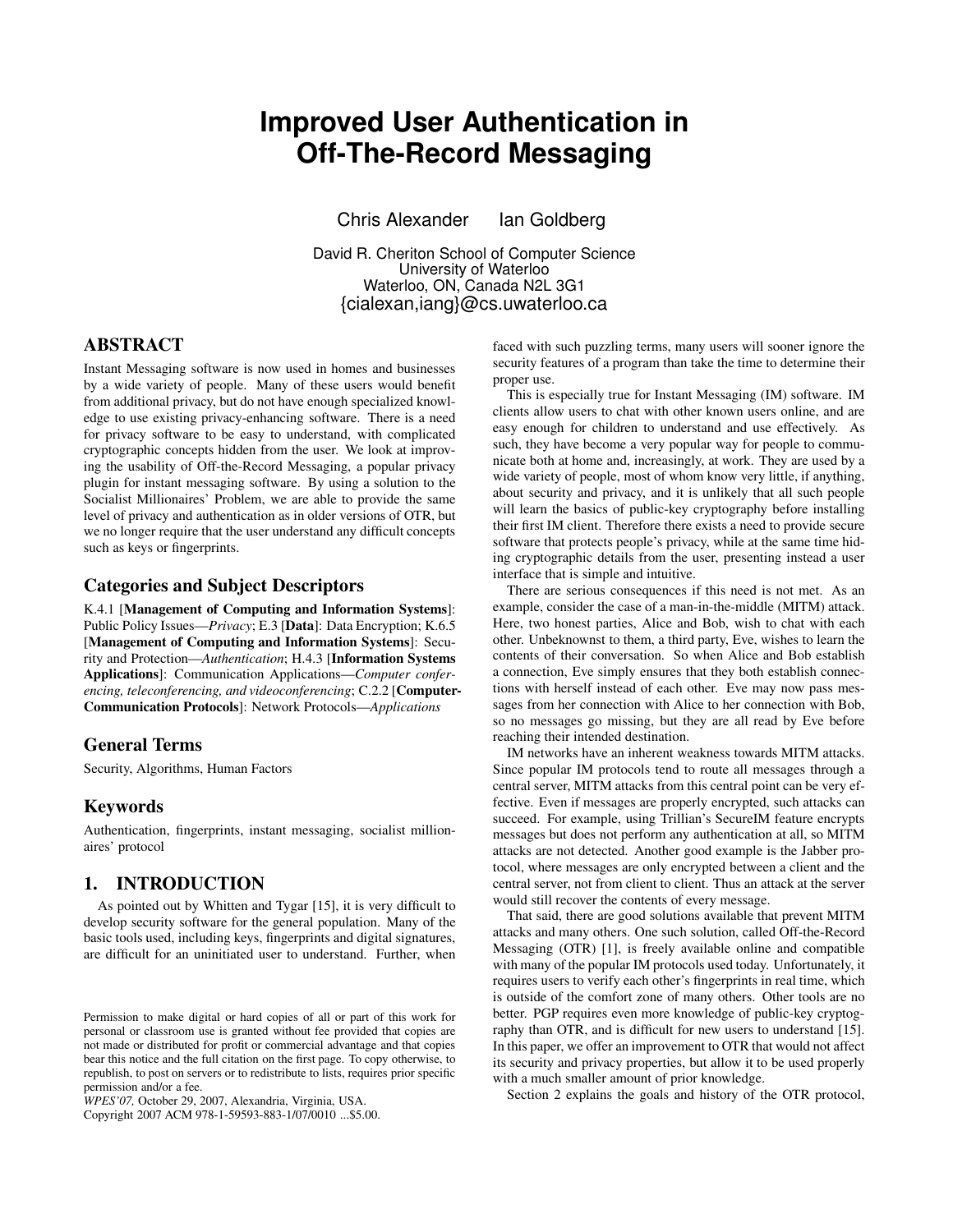Section 3 explains the basic usability shortcoming of OTR thus far, and Section 4 gives the protocol used to address this shortcoming. Section 5 examines how to use the protocol securely, Section 6 describes the actual modification of OTR and Section 7 offers our conclusions.

#### **2. OTR MESSAGING PROTOCOL**

In this section we describe the evolution of the Off-the-Record Messaging protocol, from its inception to the present day.

### **2.1 Original OTR Protocol**

The original OTR protocol was presented by Borisov, Goldberg, and Brewer in 2004 [1]. It was motivated by the idea of two people, say Alice and Bob, conversing face-to-face in a private room. In this case, Alice may be assured that no one else may hear what she says to Bob. She may also be assured that there is no evidence of the conversation outside of Bob's memory, so Bob will be unable to prove to anyone what she said. Alice is then free to say whatever she wishes, without having to worry about her words later being used against her.

Today, many social and business conversations occur not in person, but over the Internet using IM. OTR was developed as a way to give the same level of privacy to an IM conversation as to a faceto-face one.

To begin with, OTR uses a Diffie-Hellman (DH) key exchange to establish a shared secret between Alice and Bob [5]. After this exchange, they can use their shared secret to encrypt their messages, preventing any adversary from learning about their conversation or launching a man-in-the-middle (MITM) attack. However, a MITM attack is still possible during the DH key exchange itself. To prevent this, Alice and Bob sign their DH key exchange messages using long-lived public keys. If Alice and Bob possess public/private key pairs  $(v_A, s_A)$  and  $(v_B, s_B)$  respectively, then the key exchange runs as follows:

$$
A \to B : Sign_{s_A}(g^x), v_A
$$
  

$$
B \to A : Sign_{s_B}(g^y), v_B
$$

If Bob knows Alice's public key  $v_A$  in advance, then he can check that the first message he receives does indeed come from Alice, and vice versa. Then both parties can compute the shared secret as  $g^{xy}$ and use it to communicate securely.

At this point Alice and Bob may begin sending each other encrypted messages. In order to limit the amount of information that is compromised if an adversary determines the shared key, Alice and Bob re-key as frequently as possible. Every time that Alice receives a message from Bob, she generates a new DH exponent and adds it to her next outgoing message. Bob does the same, and pairs of these new exponents are used to create new DH keys. Since the keys change so quickly, key IDs are used to make sure that both parties can identify which pair of exponents were used in any given message. As new keys are created, old keys are securely erased, rendering any messages signed under the old keys unreadable even to Alice and Bob. Since the keys consisted of randomly chosen DH exponents, they cannot be recreated by an attacker at a later date, regardless of how much other information is known to the attacker. This procedure gives OTR the property of perfect forward secrecy (PFS), ensuring that future key compromises cannot reveal the contents of old messages.

With this machinery in place, it should be infeasible for an adversary to learn the contents of messages passed between Alice and Bob. However, it is still possible for an adversary to change the contents of messages in transit. In order to detect this, OTR messages are authenticated using SHA1-HMAC [13]. The MAC key

used is a hash of the decryption key for that message. This way, anyone who can decrypt the message can also forge a correct MAC tag, but an adversary unable to decrypt messages cannot.

The last desirable feature that was put into OTR was deniability. So far, the protocol ensures that only Bob can read Alice's messages, but we have not discussed the situation where Bob attempts to prove the contents of the conversation to a third party. First of all, simply by using symmetric encryption and HMAC, OTR guarantees that all proper messages were generated by someone who knew the secret key; that is, either Alice or Bob. On its own, this prevents Bob from proving anything, as he could simply have produced all of the messages himself. However, OTR goes beyond this.

The specific encryption scheme used is AES in counter mode, which is a stream cipher. This means that an adversary may alter a bit of a ciphertext to cause a corresponding change to that bit in the plaintext. Also, after a key is deleted, the corresponding MAC key is published. This means that after the fact, anyone could alter a ciphertext to be anything they wished and then generate a valid MAC for it. This expands the deniability of Alice's messages; as soon as a MAC key is published, any message using that key could have been generated not only by either Alice or Bob, but also by anyone casually observing their communication. Any link between Alice and the messages she sends under OTR is thus broken.

#### **2.2 Attack on OTR version 1**

About a year after the original publication, Di Raimondo, Gennaro, and Krawczyk [4] found an attack on OTR version 1. They pointed out that Diffie et al.'s identity misbinding attack [6] would work on the initial DH key exchange in OTR. This attack allows an adversary Eve to interfere with the initial key exchange in such a way that Alice and Bob still reach the same key at the end of the protocol, but Alice believes that she is talking to Bob while Bob believes that he is talking to Eve.

To do this, Eve runs a MITM attack, starting simultaneous conversations with both Alice and Bob. Messages from Alice to Bob are replaced with identical messages signed by Eve, while messages from Bob to Alice carry their original signatures. The exchange given in [4] is:

$$
\begin{array}{rcl} A\rightarrow E&:&g^x, Sign_{s_A}(g^x),v_A\\ E\rightarrow B&:&g^x, Sign_{s_E}(g^x),v_E\\ B\rightarrow E&:&g^y, Sign_{s_B}(g^y),v_B\\ E\rightarrow A&:&g^y, Sign_{s_B}(g^y),v_B \end{array}
$$

Here, Alice still receives  $g<sup>y</sup>$  signed by Bob and correctly assumes that she is talking to him. Bob, on the other hand, receives  $g^x$ signed by Eve and starts out assuming that he is talking to Eve when he is actually talking to Alice.

Several existing protocols that defeat the identity misbinding attack were suggested as possible improvements to OTR. We describe here the first such protocol, a version of SIGMA [12]. Here, each party waits until the shared secret  $g^{xy}$  is determined, and then sends an encrypted message identifying themselves. Since Eve does not know the shared secret, she should be unable to continue her MITM attack, and both Alice and Bob correctly determine each other's identities. The exchange given in [4] is:

$$
A \rightarrow B : g^x
$$
  
\n
$$
B \rightarrow A : g^y
$$
  
\n
$$
A \rightarrow B : A, Sign_{s_A}(g^y, g^x), MAC_{K_m}(0, A), v_A
$$
  
\n
$$
B \rightarrow A : B, Sign_{s_B}(g^x, g^y), MAC_{K_m}(1, B), v_B
$$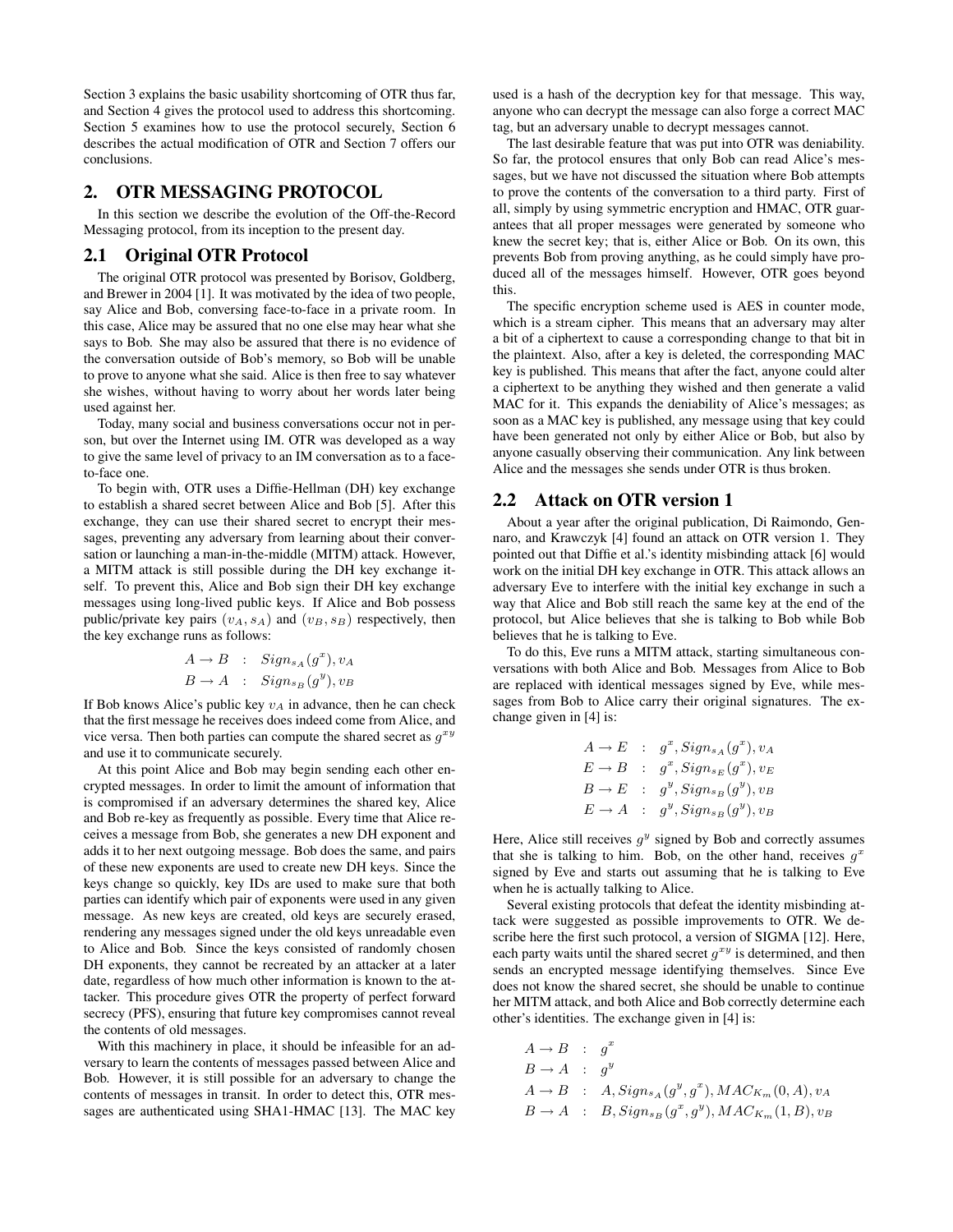Again, the MAC key  $K_m$  is a hash of  $g^{xy}$ , so it is unknown to Eve. By including this MAC, SIGMA prevents the identity misbinding attack.

#### **2.3 OTR version 2**

OTR version 2 was released in 2005. The largest change in version 2 was the reworking of the initial authenticated key exchange (AKE). In response to the attack mentioned above, the AKE was changed to a SIGMA variant, as suggested. Instead of using the exact protocol recommended in [4], however, OTR adopted a variant that also hides the public keys of the participants from passive adversaries. Where the public keys were formerly sent in the clear, they are now encrypted using the DH shared secret.

The protocol still works by first establishing an unauthenticated DH channel and then performing the authentication inside that channel. The channel itself uses a 64-bit secure session id based on the shared secret, which is short enough to be vulnerable to brute-force attacks. As a result, an initial commitment is used to ensure that neither party can base their choice of  $g^x$  on the other party's value of  $g^y$ . The first few steps in the AKE are then:

Alice:

- 1. Randomly selects a 128 bit value r
- 2. Randomly selects a 320 bit value x
- 3. Sends  $AES_r(g^x)$ , SHA-256 $(g^x)$  to Bob

Bob:

- 1. Randomly selects a 320 bit value y
- 2. Sends  $g^y$  to Alice

Alice:

- 1. Computes  $s = (g^y)^x$
- 2. Sends r to Bob

Bob:

- 1. Decrypts  $g^x$  using r
- 2. Verifies that  $g^x$  agrees with SHA-256( $g^x$ ) received earlier
- 3. Computes  $s = (g^x)^y$

The purpose of  $r$  in the above steps is to satisfy an engineering restriction: many IM protocols enforce a maximum size on messages. Ideally, Alice's first step 3 would simply send SHA-256 $(g<sup>x</sup>)$  to Bob as a commitment, and Alice's second step 2 would send  $g^x$  to open the commitment. However, Alice's second step 2 will be combined with her first message in the steps below, which leaves no room to send all of  $g^x$ . So instead, we hide the value of  $g^x$  by encrypting it with  $r$  and sending it in the first message, and reveal  $r$  in Alice's second message. Note in particular that the encrypted version of  $g^x$  does *not* act as a commitment on its own; the hash is still performing that function.

At this point, the shared secret s has been established. To perform authentication, Alice and Bob use SHA-256 hashes of s with various prefixes to determine a series of MAC and AES keys. These keys are then used to encrypt and verify the integrity of the information exchanged during the rest of the AKE. If  $(v_A, s_A)$  and  $(v_B, s_B)$  are Alice and Bob's public/private key pairs, then the protocol continues:

Alice:

- 1. Computes MAC keys  $a_1$ ,  $a_2$ ,  $b_1$ ,  $b_2$  and AES keys  $a_3$ and  $b_3$
- 2. Selects  $keyid_A$ , a serial number to associate with  $g^x$
- 3. Computes  $M_A = MAC_{a_1}(g^x, g^y, v_A, keyid_A)$
- 4. Computes  $X_A = v_A$ ,  $keyid_A$ ,  $sign_{s_A}(M_A)$
- 5. Sends  $AES_{a_3}(X_A)$ ,  $MAC_{a_2}(AES_{a_3}(X_A))$  to Bob

#### Bob:

- 1. Computes MAC keys  $a_1$ ,  $a_2$ ,  $b_1$ ,  $b_2$  and AES keys  $a_3$ and  $b_3$
- 2. Uses  $a_2$  to verify  $MAC_{a_2}(AES_{a_3}(X_A))$
- 3. Uses  $a_3$  to decrypt  $AES_{a_3}(X_A)$  and obtains  $X_A =$  $v_A$ , keyid<sub>A</sub>, sign<sub>s</sub><sub>A</sub> (M<sub>A</sub>)
- 4. Computes  $M_A = MAC_{a_1}(g^x, g^y, v_A, keyid_A)$
- 5. Uses  $v_A$  to verify  $sign_{s_A}(M_A)$
- 6. Selects  $keyid_B$ , a serial number to associate with  $g^y$
- 7. Computes  $M_B = MAC_{b_1}(g^y, g^x, v_B, keyid_B)$
- 8. Computes  $X_B = v_B$ ,  $keyid_B$ ,  $sign_{s_B}(M_B)$
- 9. Sends  $AES_{b_3}(X_B)$ ,  $MAC_{b_2}(AES_{b_3}(X_B))$  to Alice

Alice:

- 1. Uses  $b_2$  to verify  $MAC_{b_2}(AES_{b_3}(X_B))$
- 2. Uses  $b_3$  to decrypt  $AES_{b_3}(X_B)$  and obtains  $X_B =$  $v_B$ , keyid<sub>B</sub>, sign<sub>sB</sub> (M<sub>B</sub>)
- 3. Computes  $M_B = MAC_{b_1}(g^y, g^x, v_B, keyid_B)$
- 4. Uses  $v_B$  to verify  $sign_{SB}(M_B)$

At the end of this protocol, Alice and Bob possess a shared secret s and have exchanged key IDs so they can begin the constant rekeying process described in 2.1. Alice also knows Bob's public key  $v_B$ , and is convinced that Bob knows the corresponding private key  $s_B$ . Bob has a similar assurance about Alice. Further, all of these values were encrypted, so they are concealed from passive adversaries.

#### **3. AUTHENTICATION PROBLEM**

Although the AKE in OTR is quite good in theory, it still suffers from a practical drawback. In all of the schemes mentioned so far, it is assumed that Alice and Bob know each other's public keys before the AKE begins. If they do not, then Eve can pretend to be Bob and use her own key pair for signing, and Alice will have no way to spot the deception.

This makes MITM attacks launched from a central IM server particularly effective. If Eve controls the IM server, then she can impersonate Alice to Bob and Bob to Alice for every conversation over that server, learning the contents of every encrypted message sent. Unless Alice and Bob know each other's public keys, this attack will never be detected. In fact, there exists a plugin for Jabber servers to automatically launch MITM attacks on OTR conversations, called mod\_otr [8].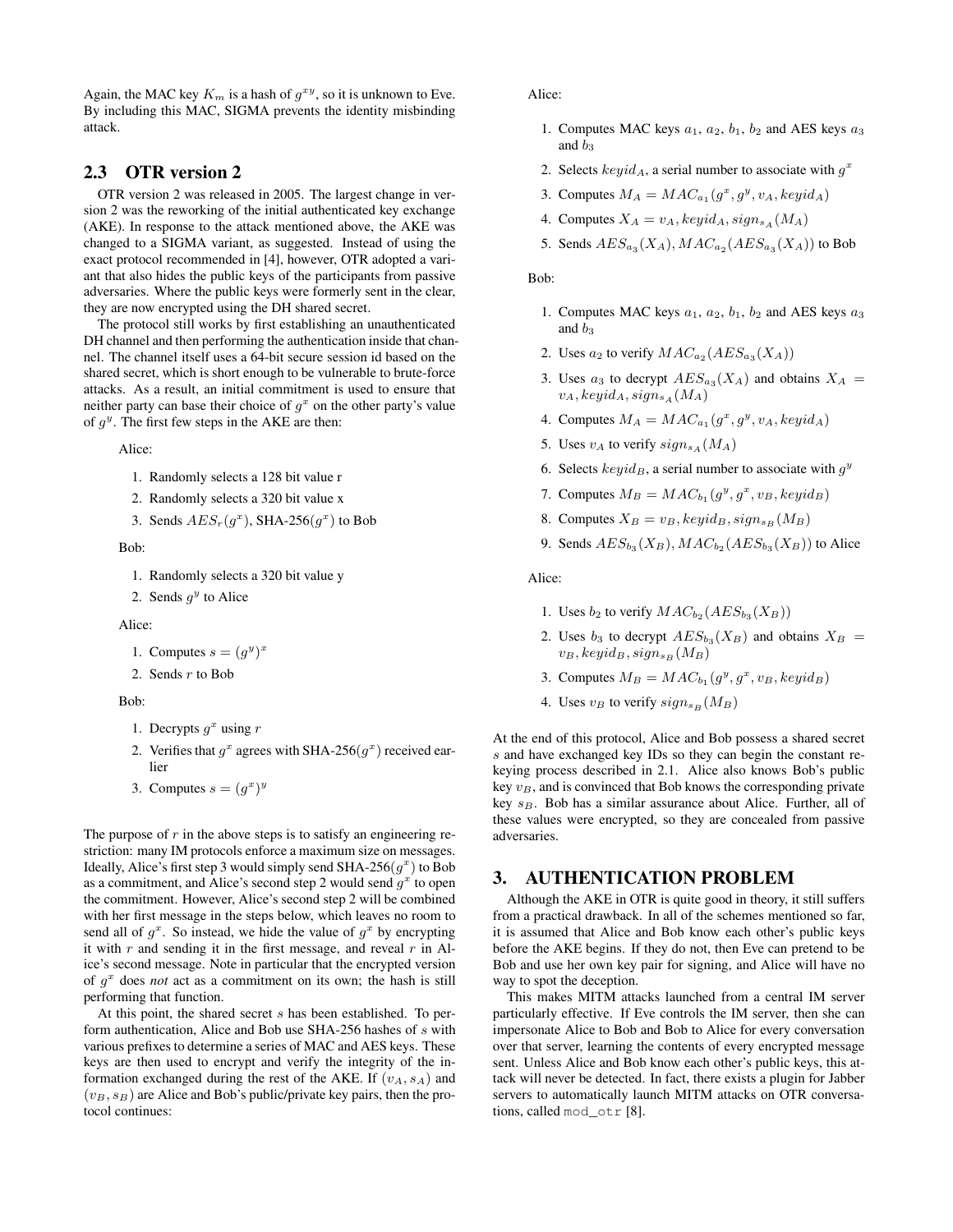## **3.1 Solving the authentication problem**

To prevent this attack, each OTR user maintains a store of their buddies' public keys. If a buddy starts a new conversation using a familiar public key, then OTR finds the match in the store and authenticates automatically. If a match is not found in the store, for example during the first conversation with a new buddy, the user is prompted to verify that the key is correct. In this case OTR displays the fingerprint (SHA-1 hash) of the unfamiliar key, and asks the user to verify its authenticity out-of-band.

While this approach certainly works, it has several drawbacks. First, it requires that users understand the basics of public-key cryptography; if the user does not know what a fingerprint is, asking them to verify one can only lead to confusion. Once the user gets past the initial verification, however, all the messy cryptographic details are hidden again and the user can benefit from OTR without any idea how it works. Ideally, we would like the buddy verification to be every bit as easy to use as the rest of OTR.

Second, the current OTR framework requires that fingerprint verification be done in real time. Since the key pairs used are specific to OTR, users will generate new keys every time they install OTR on a new computer, or reinstall it on their present one. This means that even for well-known buddies, occasional and unpredictable fingerprint verifications are necessary. And since the fingerprints are essentially random, there is nothing that the user can do ahead of time to speed up the verification. We would like to allow almost all the work of verification to be done offline, at the users' convenience, to make the process less onerous for them.

If we are to hide the potentially confusing fingerprints from OTR users, we must find a secure yet intuitive substitute. Note that any given Alice and Bob starting an IM session already have many shared secrets that have nothing to do with cryptography. For example, if they meet in person and talk about OTR, they can easily pick a shared password with which to identify each other later. Even if they don't pick a password, they know many details that would be difficult for an attacker to guess. For example, where did Alice and Bob first meet? Who introduced them? When did they last meet in person?

A simple way to leverage this information would be for Alice and Bob to simply ask each other some questions of this form after the AKE has taken place and the conversation is encrypted. If each answers to the other's satisfaction, the conversation may continue. This has severe privacy concerns, however: if Eve is launching a MITM attack and she asks the first verification question, she can force Alice to reveal an arbitrary secret fact known only to Alice and Bob. She may be detected in doing so, but she will still have gained important information of her choosing. We must be more careful to use the shared information in a way that will not reveal it to attackers.

# **4. SOCIALIST MILLIONAIRES' PROTOCOL**

Fortunately, a very similar problem has already been studied in great detail. Our problem is simply a rephrasing of the Socialist Millionaires' Problem, in which two millionaires wish to know whether they happen to be equally rich [10]. This is itself a variant of Yao's original Millionaires' Problem [16], where the millionaires wish to know who is richer without revealing any other information about their wealth.

An efficient solution to the Socialist Millionaires' problem was developed in 2001 by Boudot, Schoenmakers, and Traoré [2]. Under the Decision Diffie-Hellman assumption, their protocol allows two millionaires to learn only whether their fortunes are equal, while revealing nothing about the fortunes themselves.

We adapted this Socialist Millionaires' Protocol (SMP) to work with OTR. Here, instead of comparing money, we are comparing the shared information between Alice and Bob. Now an attacker Eve can only learn information from Alice if she is correctly able to guess the answer on the first try—otherwise, the protocol terminates and she learns nothing. Of course, Eve could still attempt to impersonate Alice to Bob and vice versa, passing SMP information along unchanged in an attempt to get it to match. For this reason, OTR actually compares a SHA-256 hash of the session ID, the two parties' fingerprints, and the original secret between Alice and Bob. Any MITM attack made by Eve will cause Alice and Bob to hash different fingerprints, and so the protocol will simply fail.

Another important property of this protocol is that if Alice and Bob's secrets are different, then neither Alice, Bob, nor any observer learns any information about those secrets, save that they are different. This allows Alice and Bob to use secrets with very low entropy, since each guess by a MITM would have to be performed online with either Alice or Bob.

For efficiency, when we altered the SMP for OTR we reduced the number of messages as much as we could, and we omitted the optional sections relating to fairness. Our modified protocol is described below.

#### **4.1 Setup**

All computations in this protocol are done in a group  $G$  of large prime order  $q$ . The exact group used is the 1536-bit modulus group defined in RFC 3526, also known as Diffie-Hellman Group 5 [11]. The generator  $g_1$ , known to both Alice and Bob before the protocol begins, is equal to 2. Alice knows a secret  $x$  and Bob knows a secret y, both of which are elements of  $\mathbb{Z}_q$ . The goal of the protocol is to determine whether  $x = y$ .

A variety of zero-knowledge proofs are also required in the protocol. Simply put, a zero-knowledge proof allows Alice to demonstrate the correctness of a certain fact to Bob without revealing any additional information. For example, in the context of SMP, Alice must at times demonstrate that a certain exponent used in her calculations has not changed throughout the protocol, without revealing the value of the exponent itself. All values passed between Alice and Bob are accompanied by these zero-knowledge proofs that show that the protocol is being followed faithfully. For a description of the specific proofs used, see section 2.3 of [2] or the shorter explanation given in the appendix; all of the proofs used are simple and efficient.

#### **4.2 Generator Selection**

Two additional generators,  $g_2$  and  $g_3$ , are required for this protocol. Both are created through a DH exchange. Alice chooses  $a_2 \in_R \mathbb{Z}_q$  and Bob chooses  $b_2 \in_R \mathbb{Z}_q$ . They then exchange  $g_1^{a_2}$ and  $g_1^{b_2}$  and each computes  $g_2 = g_1^{a_2b_2}$ .

They then repeat this process, choosing new values  $a_3$  and  $b_3$ and exchanging  $g_1^{a_3}$  and  $g_1^{b_3}$  to get  $g_3 = g_1^{a_3b_3}$ . Finally, Alice and Bob save the values of  $a_3$  and  $b_3$  used in the generation of  $g_3$  for use later in the protocol.

#### **4.3** Blinding x and y

Alice picks an  $a \in_R \mathbb{Z}_q$  and computes  $(P_a, Q_a) = (g_3^a, g_1^a g_2^x)$ . Bob chooses a b and  $(P_b, Q_b)$  similarly.  $P_a, Q_a, P_b$ , and  $Q_b$  are then exchanged.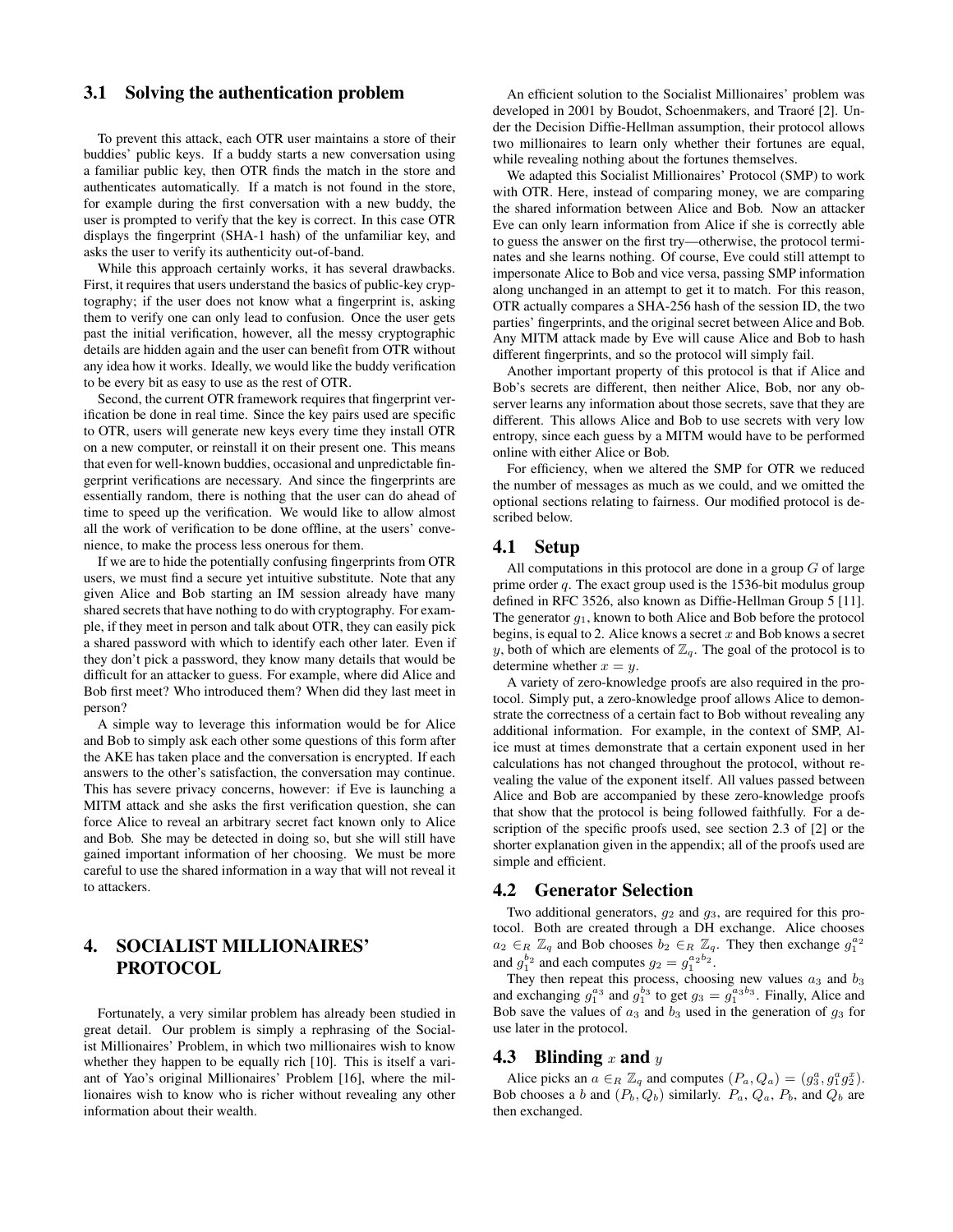## **4.4** Revealing whether  $x = y$

Alice uses her value of  $a_3$  from 4.2 to compute  $R_a = \left(\frac{Q_a}{Q_b}\right)^{a_3}$ . Bob similarly computes  $R_b = \left(\frac{Q_a}{Q_b}\right)^{b_3}$  and the values are exchanged. Alice and Bob may now compute  $R_{ab} = R_a^{b_3} = R_b^{a_3}$ .

Now both parties know that:

$$
R_{ab} = \left(\frac{Q_a}{Q_b}\right)^{a_3b_3}
$$
  
=  $(g_1^{a-b}g_2^{x-y})^{a_3b_3}$   
=  $g_3^{a-b}g_2^{(x-y)a_3b_3}$   
=  $\left(\frac{P_a}{P_b}\right) \left(g_2^{a_3b_3}\right)^{(x-y)}$ 

So to check whether  $x = y$ , they need only check whether  $R_{ab} =$  $\left(\frac{P_a}{P_b}\right)$ . Note that no party knows the value of  $\left(g_2^{a_3b_3}\right)$ , and that that value is a random generator of G. Therefore, if  $x \neq y$ ,  $\left(R_{ab} \cdot \frac{P_b}{P_a}\right)$ will be a random element of  $G$ , and if  $x = y$ , it will be 1. Since the randomness of  $\left(R_{ab} \cdot \frac{P_b}{P_a}\right)$  does not depend on the entropy of  $x$  and  $y$ , this protocol works well even if that entropy is very small. Thus, even secrets such as common English words are acceptable.

#### **5. SECURITY OF SMP**

A full security analysis of the above protocol is given in [2], where it is shown that the zero-knowledge nature of the protocol means that attackers cannot learn anything about  $x$  and  $y$  apart from their equality, unless they can also solve the Decision Diffie-Hellman problem. Knowing this, if Alice runs the protocol, she may be certain that no attacker has learned any information about her secret, apart from whether it matches the attacker's online guess. In particular, the attacker cannot do an offline dictionary or bruteforce attack against the secret, even if it has very low entropy. Therefore, every incorrect guess of the secret will cause an online execution of the SMP to fail; this will alert the users to the attacker's presence if the attacker does not successfully guess the secret in the first couple of tries.

Since the secrets used in OTR contain the fingerprints of both Alice and Bob, as well as the user input, an attacker may not simply relay SMP information between Alice and Bob in an attempt to get it to match. Therefore, after a successful run of the protocol, Alice knows that an attacker may neither learn her secret nor rely on a third party's knowledge of the secret. That is, for an attack to succeed, the attacker must actually know the secret.

Now if Eve wants to defeat the authentication mechanism, she has a couple of options. First, she may allow Alice to select a shared secret but try to learn the secret before it is used. Second, if the secret has not yet been selected, she may attempt to persuade Alice to use a secret which is already known to Eve. The difficulty of these tasks depends on the method that Alice and Bob use to determine their secrets.

#### **5.1 Choosing a secret over a secure channel**

Suppose that Alice and Bob choose their secret over a secure channel, for example, in person. In this case, Eve will have no way to influence the selection of the secret, nor any idea what secret has been chosen. At best, she can try to convince Alice to "remind" her of the secret, or to choose a new one instead. If Alice agrees, but does not wish to decrease the security of her secret, then she should deliver the new secret or the reminder over the original channel as well. Then Eve will be stuck in the same position as before.

The advantage of this method is that an arbitrary secret can be selected when Alice and Bob happen to meet, even if they do not have their OTR fingerprints with them at the time, or especially if one or both of them have never used OTR at all at that point.

On the other hand, if Alice decides to negotiate a new secret over an insecure channel, she should take care to follow the rules given in the next section.

#### **5.2 Choosing a secret over an insecure channel**

Although meeting in person is more secure, it may not be practical if Alice and Bob live far apart or rarely visit each other. Even if Alice and Bob can meet in person, or share another secure method of communication, it may be more expensive, time-consuming, or simply inconvenient, than using an insecure channel such as the unauthenticated OTR conversation itself.

Suppose that Alice and Bob are chatting online using OTR and decide to run the SMP, but have not previously selected a secret and possess no channel more secure than their current conversation. They can still select an appropriate secret in this case, but they will be more vulnerable to attack.

In this case, if Eve is attempting to impersonate Bob or run a MITM attack, she has a few options. The most direct is to attempt to use a secret that has been sent in the contents of the OTR conversation itself. However, the online instructions that accompany OTR specifically warn against sending the secret over the Internet, whether over IM or email. If Eve requests that Alice do so, Alice should become very suspicious of her.

Instead, Alice should send enough information over OTR to identify the secret to Bob, but not to a stranger. A suitable hint might be: "The secret will be the name of the movie we watched last week." In this case, if Eve is a stranger, she will not know the secret unless she happened to be present when they watched the movie. Likewise, a stranger would be unable to select a secret and give Alice a hint such as the one above, that is tied to a private experience.

At this point, the only way that Eve could attack Alice is if she had managed to learn some very specific details about Alice's life. Then she could attempt to choose a secret based on those details, and send Alice an appropriate hint, similar to the one above. To guard against this, Alice should make sure that she authenticates Bob using a secret of her own choosing; this can be done either by running the protocol twice, once with a secret chosen by her, and once with a secret chosen by the other party, or else by combining the two secrets into a single protocol run. Now if Eve wishes to attack Alice, a few details are insufficient; she must know quite a large amount of information to be able to guess a secret chosen by Alice instead of herself.

#### **5.3 Security results**

It is clear that establishing a secret over a secure channel will make Alice secure against all attackers, subject to the hardness of the Decision Diffie-Hellman problem at the heart of SMP. If she wishes to use a more convenient but less secure channel, she should never give out the secret itself over the channel, and she should make sure that at least one run of the protocol uses a secret of her own choosing. In this case, Alice will be secure against all automated attacks, as well as attacks from adversaries without an intimate knowledge of her experiences with Bob.

This is much more secure than the approach using fingerprints, which as mod\_otr demonstrates, is often insecure against automated attacks by adversaries with absolutely no private knowledge about Alice [8], as users simply fail to properly authenticate the fingerprints over a separate channel.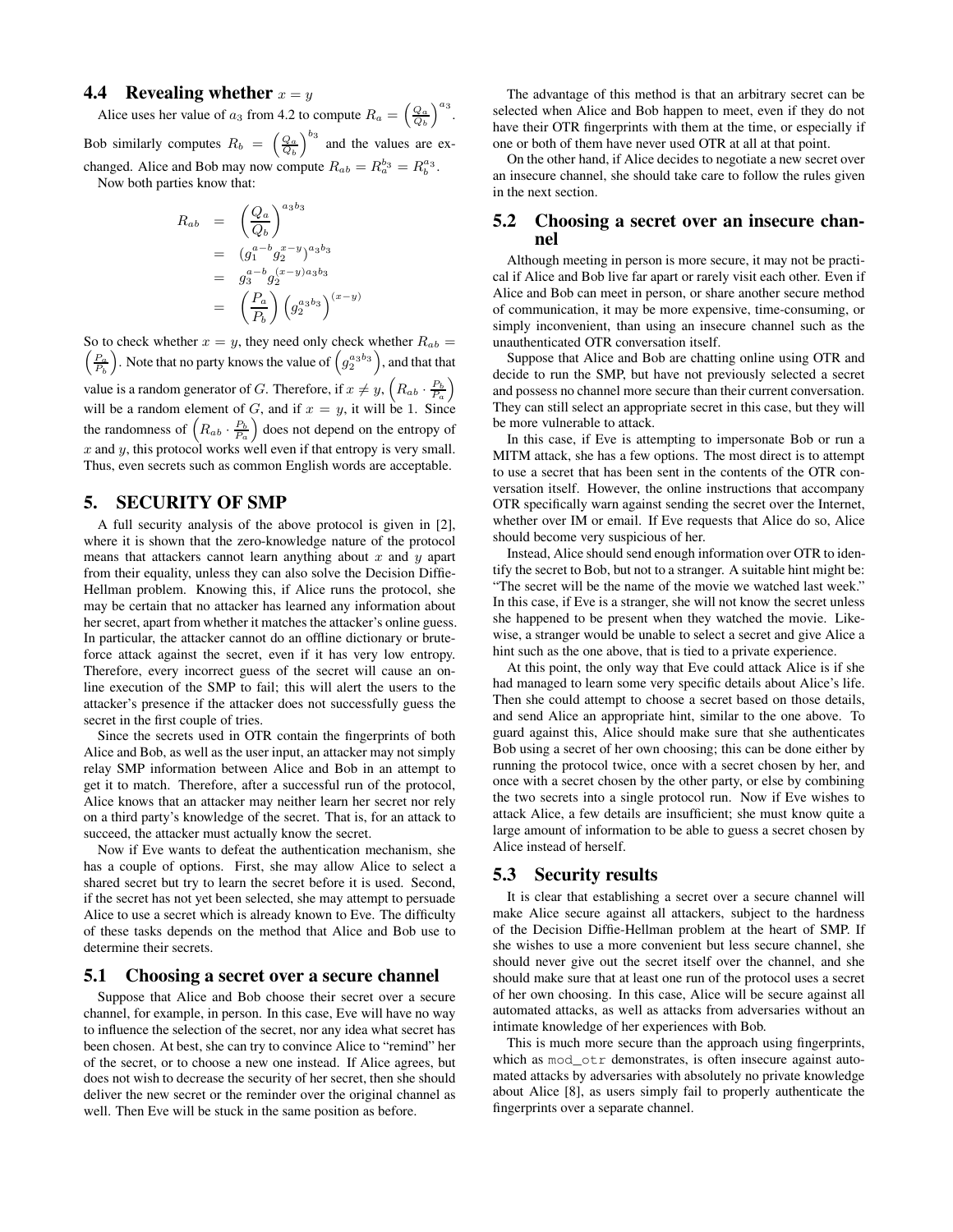

**Figure 1: The dialog box used to enter the SMP secret.**

# **6. IMPLEMENTATION**

#### **6.1 Modifications**

The original version of OTR was implemented as a plugin for the popular IM client gaim. As gaim has been replaced by pidgin [7] due to a trademark dispute with AOL [17], OTR naturally migrated to become a plugin for pidgin instead. OTR itself required only two major changes.

The first major change was the addition of message fragmentation. Most IM protocols have a maximum allowable size for any transmitted message, usually on the order of 1–2 kB. Since some of the messages exchanged during the SMP are larger than this, it was necessary to include a mechanism to fragment and reassemble any messages that would otherwise exceed the maximum size. This is invisible to the user, who will simply no longer experience "Message too large" errors.

The other major change was the addition of a Socialist Millionaires' authentication mechanism. The familiar fingerprint verification popup may still be accessed through an "Advanced" option, but the regular authentication mechanism is now the SMP. Selecting "Authenticate Buddy" from the menu brings up the dialog box shown in Figure 1.

Here the user does not need to understand any cryptographic ideas; they need only to understand the idea of a secret or a password. Instructions about when to authenticate and how to choose a reliable secret are available through the "What's This?" tab and on the main OTR website [9]. These instructions include the recommendations given in Section 5.

## **6.2 Performance**

When implementing the SMP, messages were combined for efficiency reasons whenever possible. For example, Alice begins by sending her halves  $g_1^{a_2}$  and  $g_1^{a_3}$  of the generators, and Bob can not only reply with his own halves  $g_1^{b_2}$  and  $g_1^{b_3}$  of the generators, but he may also compute and send his values of  $P_b$  and  $Q_b$ . The compressed protocol takes 5 steps, with Alice executing odd numbered steps and Bob executing even numbered ones. Messages are sent during the first four steps of the protocol; step 5 merely checks proofs and computes the final result, but does not produce any values to transmit to Bob. On a computer with a 3 GHz processor running Linux, Alice's steps took a total of  $1213 \pm 3$  ms of computation time, while Bob's steps took a total of  $1212 \pm 4$  ms. That the times are the same for Alice and Bob is not surprising, as they perform essentially the same computations. Thus, the full protocol takes about 2.4 seconds of processing time plus the time to transmit four messages. A progress bar is displayed during the execution of the SMP in order to keep the user apprised of how much of the protocol has been completed.

## **7. CONCLUSION**

We have implemented an enhancement for OTR which allows users to perform proper authentication without exposing them to terminology with which they are likely to be unfamiliar, such as "fingerprints". We expect this enhancement will make OTR more accessible to the general population, and easier to use to protect sensitive information.

As future work, we plan to perform a user study to evaluate our design. Such a study on the new elements of the user interface may be instructive, as it could identify refinements in structure or language that would make the authentication process even more straightforward and intuitive.

#### **Acknowledgements**

We would like to thank Steven J. Murdoch and the anonymous referees for their helpful suggestions for improving this paper. We would also like to thank the Natural Sciences and Engineering Research Council of Canada for supporting this research with a Discovery Grant and an Undergraduate Student Research Award.

## **8. REFERENCES**

- [1] Nikita Borisov, Ian Goldberg, and Eric Brewer. Off-the-Record Communication, or, Why Not To Use PGP. In *Proceedings of the 2004 ACM Workshop on Privacy in the Electronic Society*, pages 77–84. ACM Press, October 2004.
- [2] Fabrice Boudot, Berry Schoenmakers, and Jacques Traoré. A Fair and Efficient Solution to the Socialist Millionaires' Problem. *Discrete Applied Mathematics*, 111(1–2):23–36, 2001.
- [3] David Chaum and Torben Pryds Pedersen. Wallet Databases with Observers. In *Proc. of Advances in Cryptology—CRYPTO '92, Lecture Notes in Computer Science 740*, pages 89–105, 1992.
- [4] Mario Di Raimondo, Rosario Gennaro, and Hugo Krawczyk. Secure Off-the-Record Messaging. In *Proceedings of the 2005 ACM Workshop on Privacy in the Electronic Society*, pages 81–89. ACM Press, November 2005.
- [5] Whitfield Diffie and Martin E. Hellman. New directions in cryptography. *IEEE Transactions on Information Theory*, IT-22(6):644–654, 1976.
- [6] Whitfield Diffie, Paul C. van Oorschot, and Michael J. Wiener. Authentication and authenticated key exchanges. *Designs, Codes and Cryptography*, 2(2):107–125, 1992.
- [7] Sean Egan et al. Pidgin. http://pidgin.im/pidgin/home/. Accessed June 2007.